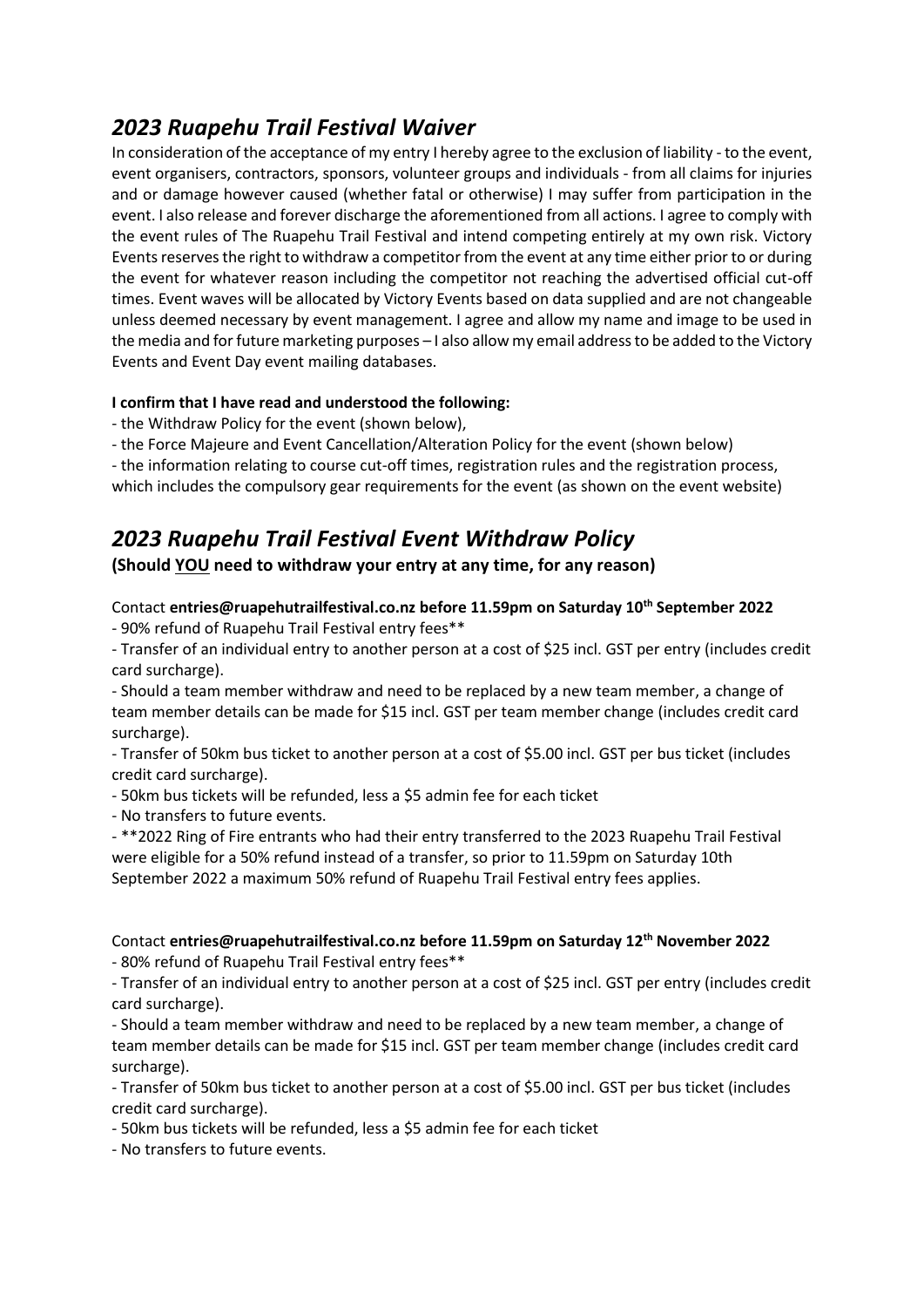- \*\*2022 Ring of Fire entrants who had their entry transferred to the 2023 Ruapehu Trail Festival were eligible for a 50% refund instead of a transfer, so prior to 11.59pm on Saturday 10th September 2022 a maximum 50% refund of Ruapehu Trail Festival entry fees applies.

### Contact **entries@ruapehutrailfestival.co.nz before 11.59pm on Saturday 31st December 2022**

- 70% refund of Ruapehu Trail Festival entry fees\*\*

- Transfer of an individual entry to another person at a cost of \$25 incl. GST per entry (includes credit card surcharge).

- Should a team member withdraw and need to be replaced by a new team member, a change of team member details can be made for \$15 incl. GST per team member change (includes credit card surcharge).

- Transfer of 50km bus ticket to another person at a cost of \$5.00 incl. GST per bus ticket (includes credit card surcharge).

- 50km bus tickets will be refunded, less a \$5 admin fee for each ticket

- No transfers to future events.

- \*\*2022 Ring of Fire entrants who had their entry transferred to the 2023 Ruapehu Trail Festival were eligible for a 50% refund instead of a transfer, so prior to 11.59pm on Saturday 10th September 2022 a maximum 50% refund of Ruapehu Trail Festival entry fees applies.

Contact **entries@ruapehutrailfestival.co.nz before 11.59pm on Saturday 4 th February 2023**

- 50% refund of Ruapehu Trail Festival entry fees\*\*

- Transfer of an individual entry to another person at a cost of \$25 incl. GST per entry (includes credit card surcharge).

- Should a team member withdraw and need to be replaced by a new team member, a change of team member details can be made for \$15 incl. GST per team member change (includes credit card surcharge).

- Transfer of 50km bus ticket to another person at a cost of \$5.00 incl. GST per bus ticket (includes credit card surcharge).

- 50km bus tickets will be refunded, less a \$5 admin fee for each ticket

- No transfers to future events.

- \*\*2022 Ring of Fire entrants who had their entry transferred to the 2023 Ruapehu Trail Festival were eligible for a 50% refund instead of a transfer, so prior to 11.59pm on Saturday 10th September 2022 a maximum 50% refund of Ruapehu Trail Festival entry fees applies.

Contact **entries@ruapehutrailfestival.co.nz before 5.15pm on Monday 6 th March 2023**

- No refunds of Ruapehu Trail Festival entry fees.

- Transfer of an individual entry to another person at a cost of \$35 incl. GST per entry (includes credit card surcharge).

- Should a team member withdraw and need to be replaced by a new team member, a change of team member details can be made for \$25 incl. GST per team member change (includes credit card surcharge).

- Transfer of 50km bus ticket to another person at a cost of \$5.00 incl. GST per bus ticket (includes credit card surcharge).

- 50km bus tickets will be refunded, less a \$5 admin fee for each ticket

- No transfers to future events.

*\*\*PLEASE NOTE: As at 5.15pm on Monday 6th March (72 hours before event registration begins), the event shop closes and there will be no further merchandise sales available.*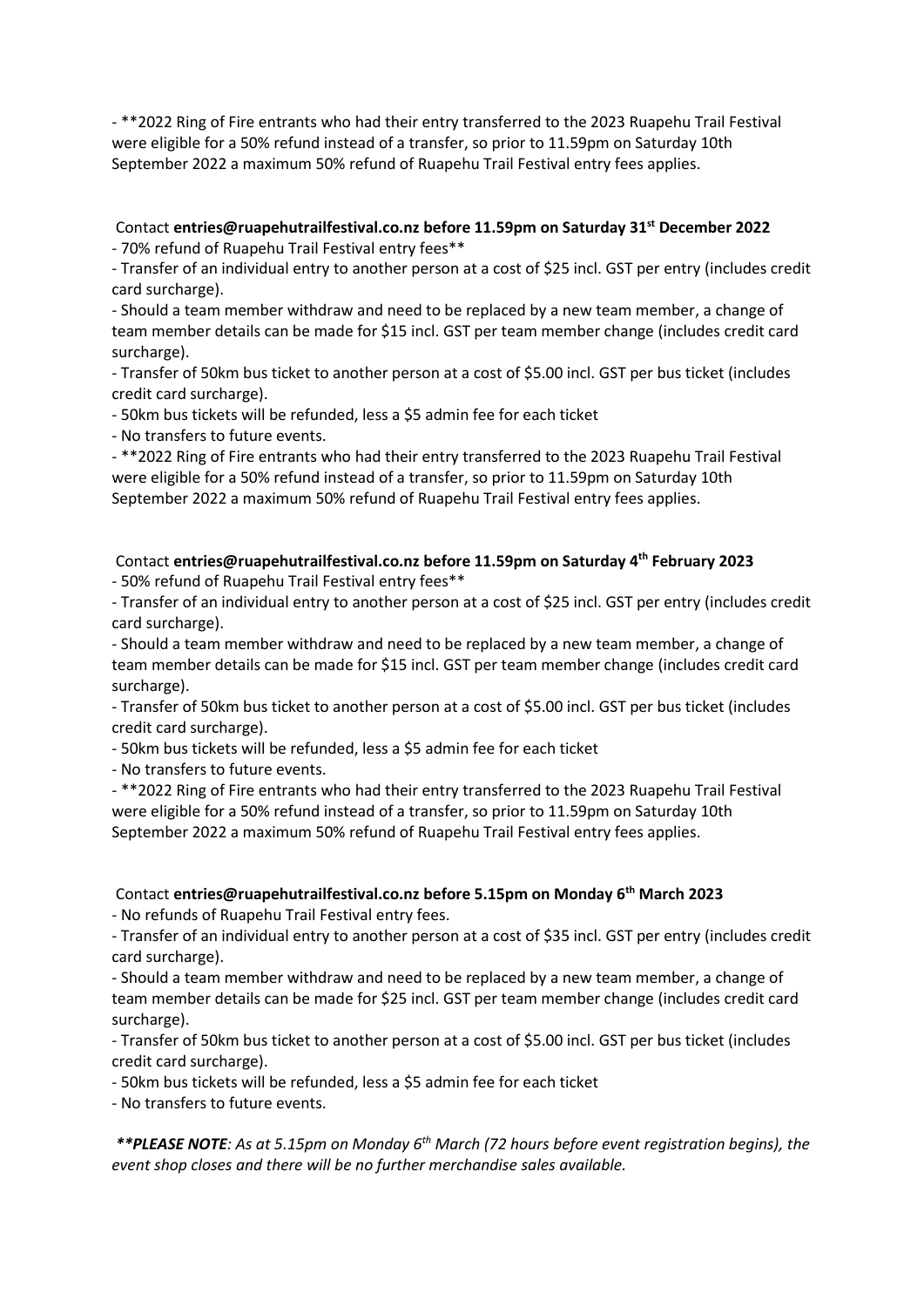Contact **entries@ruapehutrailfestival.co.nz after 5.15pm on Monday 6 th March 2023**

- No refunds of Ruapehu Trail Festival entry fees.
- No transfers of individual entries to another person.

- Should a team member withdraw and need to be replaced by a new team member; a change of team member details can be made for \$35 incl. GST per team member change (includes credit card surcharge).

- No refunds or transfers of any 50km bus tickets.

- No transfers to future events.

# *2023 Ruapehu Trail Festival* **Force Majeure and Event Cancellation/Alteration Policy.**

**(Should the event need to alter your entry at any time)**

I understand and agree that because of a Force Majeure situation, or as a directive of police or local authorities, organisers of the Event (The Ruapehu Trail Festival) may be forced to either cancel the Event in full or forced to alter aspects of the Event without notice. Alterations may modify, delay, shorten, re-route, or stop some aspects of the planned physical Event, or may replace an altered physical Event with a virtual format.

Should a Force Majeure situation or a directive of police or local authorities impact the Event at any time, regardless of what, if any, aspects of the Event do occur on Saturday 11 March 2023; I understand and agree that:

- there will be no Contingency/Reserve Day for the Event in 2023.

- there will be no guarantee of any refund or partial refund of any entry fees made, and no refund of any costs incurred by an entrant in connection with entering the Event.

- there will be no guarantee of any entry transfers made to any future Events.

A Force Majeure situation may include "Acts of State"/government restrictions/directives which make staging the event illegal, epidemics/pandemics, communicable disease, war, riots, insurrection, acts of terrorism, protests, work stoppage, slowdowns, labour difficulty, natural disasters (floods, fires, hurricanes, tornadoes, volcanic eruptions, earthquakes, tsunamis), forecast or actual major adverse weather events (relating to cyclones/storms/wind/rough water/rainfall/hail/lightning) or other health and safety concerns which make delivering the planned Event unsafe. Outside of above, a Force Majeure situation covers any other cause beyond the organiser's reasonable control making it impossible for some or all aspects of the Event to occur as planned.

If the Event is cancelled in full for any reason other than at the direction of police or local authorities, or due to a Force Majeure situation, I understand and agree that the Event will provide a remedy to entrants that will be consistent with its obligations under the NZ Consumer Guarantees Act.

If the Event is altered for any reason (alterations may modify, delay, shorten, re-route or stop some aspects of the planned Event, or include a virtual format) other than at the direction of police or local authorities, or due to a Force Majeure situation, I acknowledge and agree that in these circumstances any such alteration of the Event is a not a major failure within the meaning of the NZ Consumer Guarantees Act, and that the altered Event remains fit for purpose and provided within a reasonable timeframe.